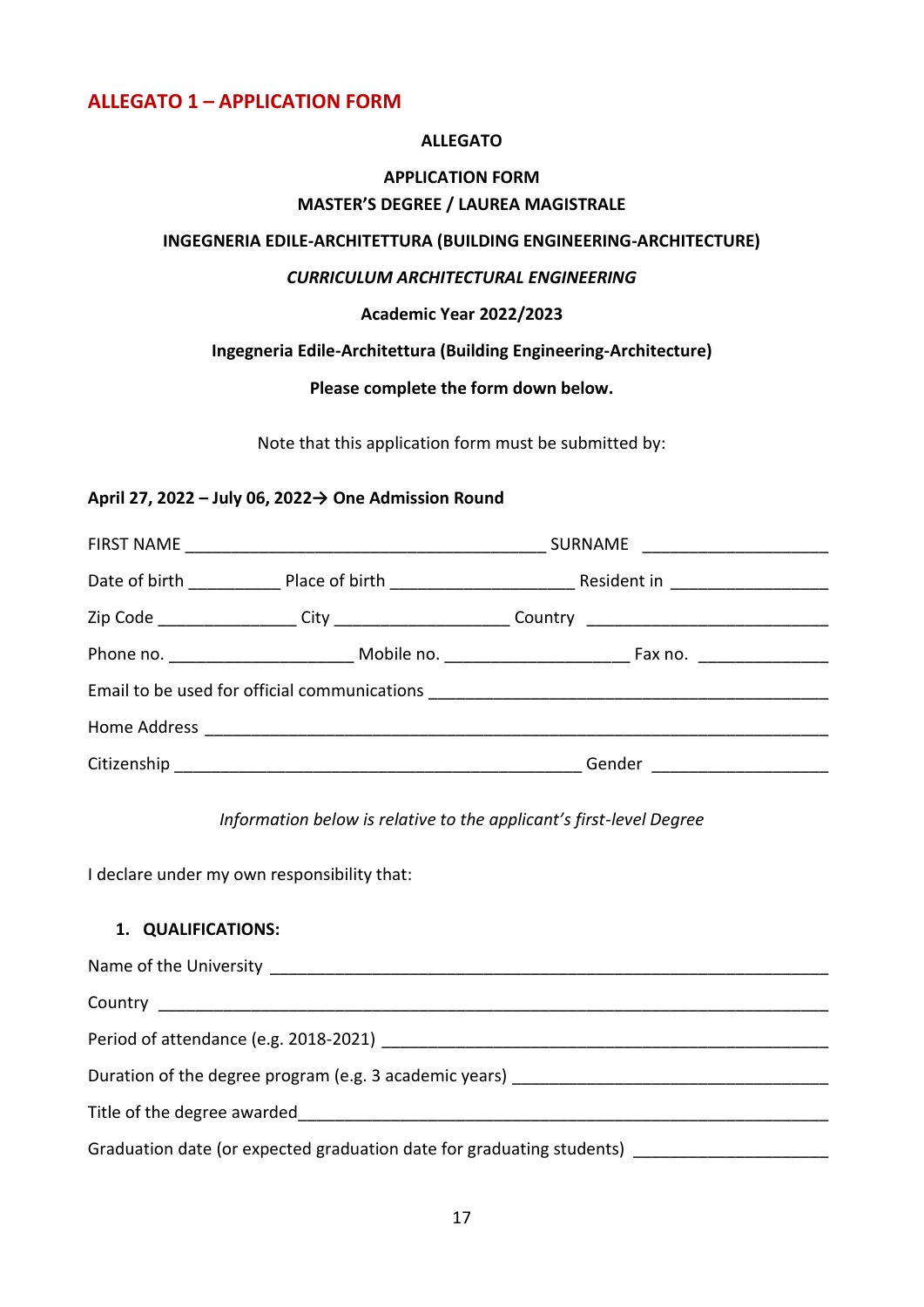## **A. For those having received an Italian degree**

Degree class (classe di laurea - e.g. L-8, L-9, etc.)

Graduation mark (leave blank if the title has yet to be received)

Credits registered in the student's career (write down 180 if the degree has been already received)

\_\_\_\_\_\_\_\_\_\_\_\_\_\_\_\_\_\_\_\_\_\_\_\_\_\_\_\_\_\_\_\_\_\_\_\_\_\_\_\_\_\_\_\_\_\_\_\_\_\_\_\_\_\_\_\_\_\_\_\_\_\_\_\_\_\_\_\_\_\_\_\_\_\_\_\_\_\_\_\_

\_\_\_\_\_\_\_\_\_\_\_\_\_\_\_\_\_\_\_\_\_\_\_\_\_\_\_\_\_\_\_\_\_\_\_\_\_\_\_\_\_\_\_\_\_\_\_\_\_\_\_\_\_\_\_\_\_\_\_\_\_\_\_\_\_\_\_\_\_\_\_\_\_\_\_\_\_\_\_\_

Cumulative Grade Point Average - CGPA (media ponderata degli esami in trentesimi)\_\_\_\_\_\_\_\_\_\_\_

# **B. For those having received a degree from a university within the European Higher Education Area**

ECTS credits registered in the student's career (write down 180 if a 3-year degree has been already received or write down 240 if a 4-year degree has been already received)

\_\_\_\_\_\_\_\_\_\_\_\_\_\_\_\_\_\_\_\_\_\_\_\_\_\_\_\_\_\_\_\_\_\_\_\_\_\_\_\_\_\_\_\_\_\_\_\_\_\_\_\_\_\_\_\_\_\_\_\_\_\_\_\_\_\_\_\_\_\_\_\_\_\_\_\_\_\_\_\_

Cumulative Grade Point Average - CGPA\_\_\_\_\_\_\_\_\_\_\_\_\_\_\_\_\_\_\_\_\_\_\_\_\_\_\_\_\_\_\_\_\_\_\_\_\_\_\_\_\_\_\_\_\_\_\_

Maximum CGPA obtainable

Minimum CGPA required to receive the degree (e.g. 3 out 5)

# **C. For those having received a degree from a university not belonging to the European Higher Education Area**

\_\_\_\_\_\_\_\_\_\_\_\_\_\_\_\_\_\_\_\_\_\_\_\_\_\_\_\_\_\_\_\_\_\_\_\_\_\_\_\_\_\_\_\_\_\_\_\_\_\_\_\_\_\_\_\_\_\_\_\_\_\_\_\_\_\_\_\_\_\_\_\_\_\_\_\_\_\_\_\_ \_\_\_\_\_\_\_\_\_\_\_\_\_\_\_\_\_\_\_\_\_\_\_\_\_\_\_\_\_\_\_\_\_\_\_\_\_\_\_\_\_\_\_\_\_\_\_\_\_\_\_\_\_\_\_\_\_\_\_\_\_\_\_\_\_\_\_\_\_\_\_\_\_\_\_\_\_\_\_\_ \_\_\_\_\_\_\_\_\_\_\_\_\_\_\_\_\_\_\_\_\_\_\_\_\_\_\_\_\_\_\_\_\_\_\_\_\_\_\_\_\_\_\_\_\_\_\_\_\_\_\_\_\_\_\_\_\_\_\_\_\_\_\_\_\_\_\_\_\_\_\_\_\_\_\_\_\_\_\_\_

Cumulative Grade Point Average - CGPA\_\_\_\_\_\_\_\_\_\_\_\_\_\_\_\_\_\_\_\_\_\_\_\_\_\_\_\_\_\_\_\_\_\_\_\_\_\_\_\_\_\_\_\_\_\_\_

Maximum CGPA obtainable\_\_\_\_\_\_\_\_\_\_\_\_\_\_\_\_\_\_\_\_\_\_\_\_\_\_\_\_\_\_\_\_\_\_\_\_\_\_\_\_\_\_\_\_\_\_\_\_\_\_\_\_\_\_\_\_\_

 $\overline{\phantom{a}}$ 

Minimum CGPA required to receive the degree (e.g. 2,5 out 4)

How did you hear about this Master's Degree?

## **2. NATIVE LANGUAGE**: \_\_\_\_\_\_\_\_\_\_\_\_\_\_\_\_\_\_\_\_\_\_\_\_\_\_\_\_\_\_\_\_\_\_\_

## **3 . KNOWLEDGE OF ENGLISH LANGUAGE**:

I declare under my own responsibility that:

□ I hold the following certification (check as appropriate and remember to upload the certificate):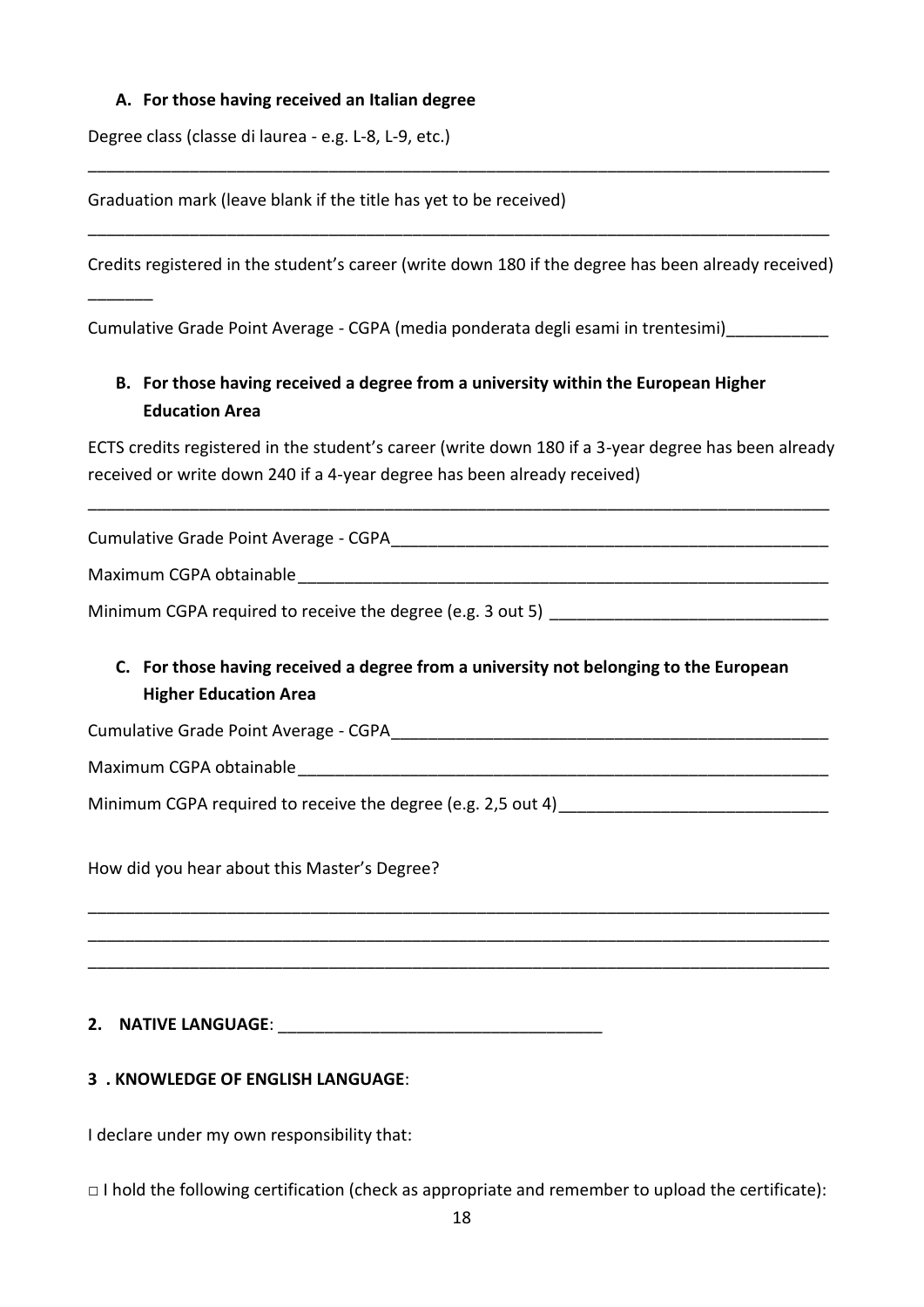- $\circ$  TOEFL computer-based of at least 171 points date of issue
- o TOEFL paper- based of at least 498 points date of issue
- o TOEFL Internet-based of at least 60 points date of issue **Languary** and the state of  $\overline{a}$
- $\circ$  TOEFL Internet-based Special Home Edition of at least 60 points date of issue **Languary 2018**
- o IELTS of at least 5.0 points date of issue \_\_\_\_\_\_\_\_\_\_\_\_\_\_\_\_
- o IELTS IELTS indicator (online test) of at least 5.0 points date of issue
- o First Certificate of English (FCE) or Certificate of Advanced English (CAE) or Certificate of Proficiency in English (CPE) or Preliminary certificate (PET) date of issue
- o Integrated Skills in English (ISE) of the Trinity College London (ISE I/ ISE II) date of issue
- o a B1 level certificate in English released by an Italian University Language Centre date of issue **Landale Strategies**

 $\Box$  I have obtained a University degree fully delivered English with a minimum length of 2 academic years (120 ECTS) in one EU/EEA country as well as the United Kingdom of Great Britain and Northern Ireland, Switzerland, the United States of America, Canada, Australia, New Zealand (English as a medium of instruction should be clearly written down on the transcript of academic records).

□ I am not able to present an International English certificate by the deadline for objective reasons and I wish to participate in the **Oxford online placement test to be held on June 30, 2022.** I will **thereupon abide by the procedure set forth on the section 5 of the "Call for applications" –** in particular writing an e-mail t[o simona.cavalleri2@unibo.it](mailto:simona.cavalleri2@unibo.it) before the 17<sup>th</sup> June 2022 -, being aware the availability of the test is limited and the participation cannot be guaranteed.

## **5. EMBASSY**

In order to enroll, non-EU citizens residing abroad are required to go through the Embassy's preenrollment in the student's country of residence. The regulations for admission are established by the Italian Ministry of University and Research, with a specific Circular Note to be made available on the [Ministry's website](http://www.studiare-in-italia.it/studentistranieri/) over the next few months.

The whole pre-enrollment procedure is now fully carried out on the [Universitaly Portal.](https://www.universitaly.it/index.php/students/stranieri)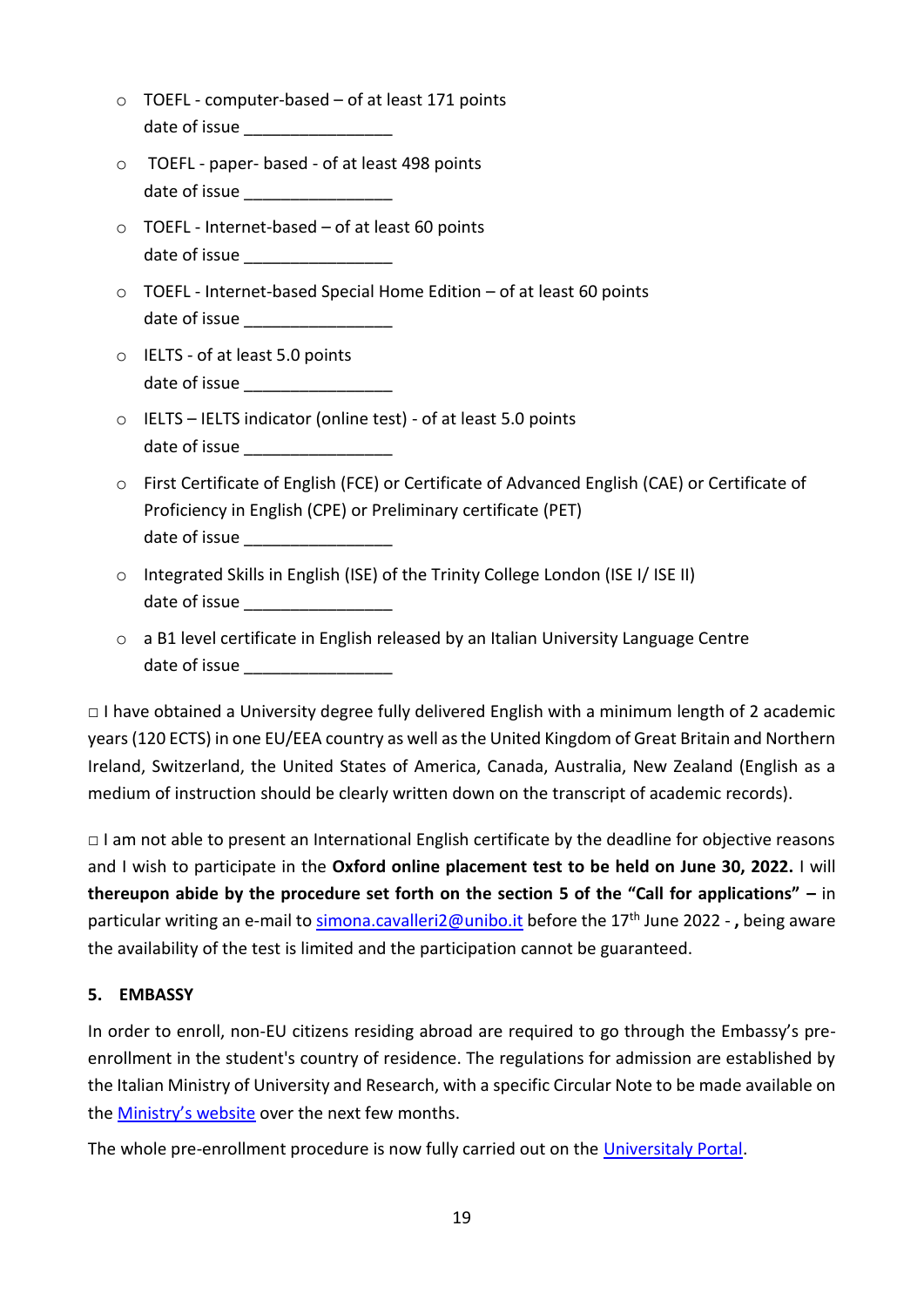### **Please note:**

Once registered for the admission procedure to this Master's Degree on Studenti Online [\(https://studenti.unibo.it/sol/welcome.htm\)](https://studenti.unibo.it/sol/welcome.htm), please upload the following documents to the on-line application by the deadline of:

## **April 27, 2022 – July 06, 2022→ One Admission Round**

- 1) Application form duly filled in and signed;
- 2) Transcript of records of foreign degrees or self-certificate with list of all exams passed in case of Italian degrees;
- 3) Portfolio of works
- 4) Fully documented internship or extra-curricular work experience
- 5) Other titles, research certificates or extra-curricular education
- 6) Detailed curriculum vitæ ac studiorum (CV) in English, with other certified and documented research or extracurricular training titles;
- 7) Certificate of knowledge of English language
- 8) Copy of a valid ID or passport (back and front);
- 9) Copy of a valid residence permit, in case the candidate holds one already (for NON-EU citizens);
- 10) (optionally) Up to two reference letters (in English) Teaching staff and employers may act as referees.

If the required documents are not written in English or Italian, they should be accompanied by a translation in English.

Applications that are not accompanied by all the requested documents or received after the closing date will not be considered under any circumstances.

I herein authorize the personal data processing in compliance with the *General Data Protection Regulation – GPDR* (Regulation (EU) 2016/679) and the *Italian Privacy Act* (legislative decree n. 196/2003.)

### **PLEASE NOTE:**

1. Subject to the penalties defined at art. 75-76 of Italian DPR 445/2000, any false statement, any unfounded information provided and the use of forged documents shall determine the automatic exclusion from the application process and the loss of any benefits obtained thereafter.